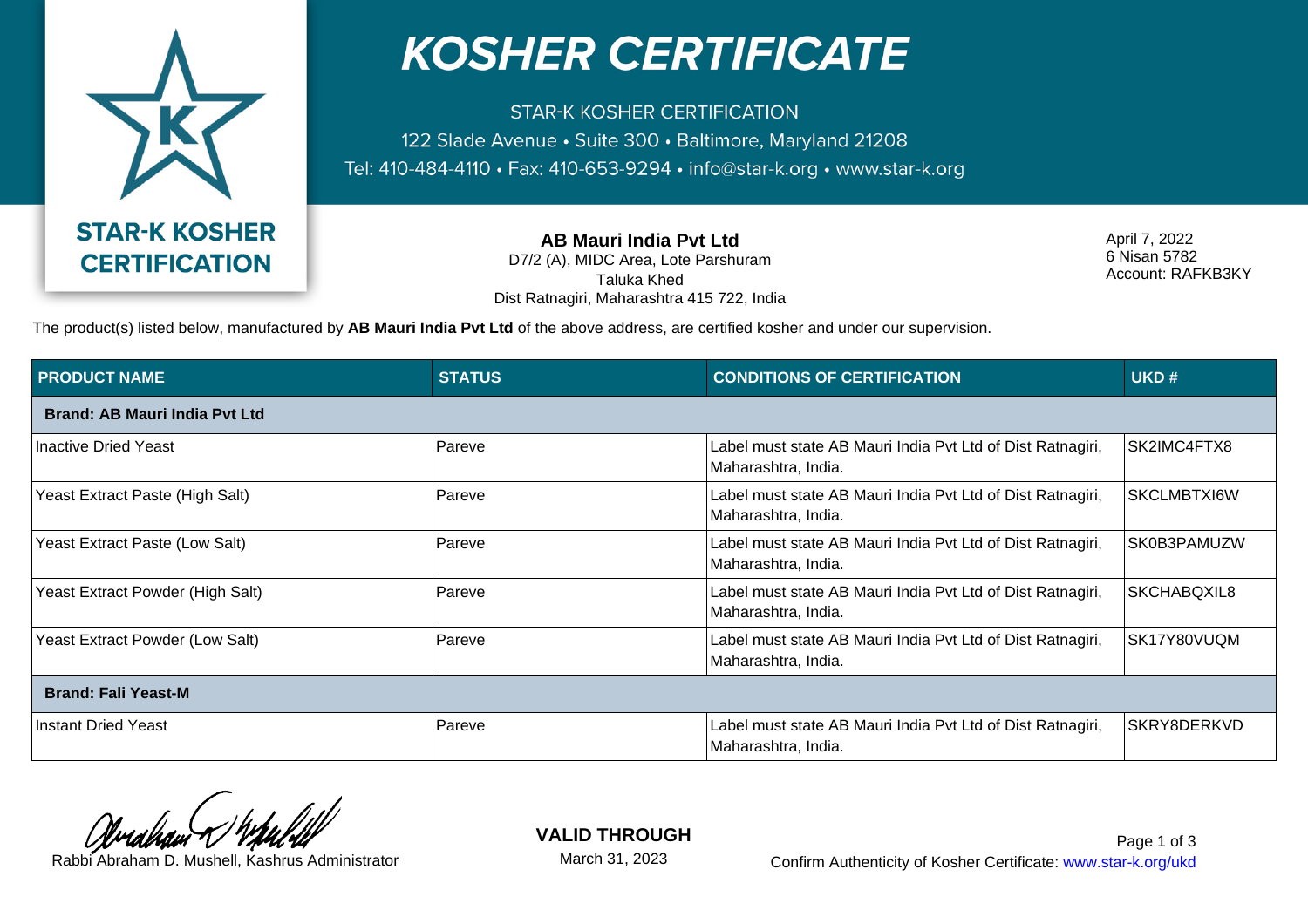

## **KOSHER CERTIFICATE**

**STAR-K KOSHER CERTIFICATION** 122 Slade Avenue · Suite 300 · Baltimore, Maryland 21208 Tel: 410-484-4110 · Fax: 410-653-9294 · info@star-k.org · www.star-k.org

> **AB Mauri India Pvt Ltd** D7/2 (A), MIDC Area, Lote Parshuram Taluka Khed

Dist Ratnagiri, Maharashtra 415 722, India

April 7, 2022 6 Nisan 5782 Account: RAFKB3KY

The product(s) listed below, manufactured by **AB Mauri India Pvt Ltd** of the above address, are certified kosher and under our supervision.

| <b>PRODUCT NAME</b>             | <b>STATUS</b> | <b>CONDITIONS OF CERTIFICATION</b>                                                | UKD#        |  |  |
|---------------------------------|---------------|-----------------------------------------------------------------------------------|-------------|--|--|
| <b>Brand: Golden Bake</b>       |               |                                                                                   |             |  |  |
| <b>Compressed Fresh Yeast</b>   | Pareve        | Label must state AB Mauri India Pvt Ltd of Dist Ratnagiri,<br>Maharashtra, India. | SK7QQYMJYPY |  |  |
| <b>Brand: Mauripan</b>          |               |                                                                                   |             |  |  |
| <b>Instant Dried Yeast</b>      | Pareve        | Label must state AB Mauri India Pvt Ltd of Dist Ratnagiri,<br>Maharashtra, India. | SK7KH4VMMS5 |  |  |
| <b>Brand: Nutriferm</b>         |               |                                                                                   |             |  |  |
| <b>Active Dried Yeast</b>       | Pareve        | Label must state AB Mauri India Pvt Ltd of Dist Ratnagiri,<br>Maharashtra, India. | SKAR3LD80VH |  |  |
| Glucomannan Complex             | Pareve        | Label must state AB Mauri India Pvt Ltd of Dist Ratnagiri,<br>Maharashtra, India. | SKXBNW4YXI7 |  |  |
| <b>Brand: Prime</b>             |               |                                                                                   |             |  |  |
| <b>Instant Dried Yeast</b><br>- | Pareve        | Label must state AB Mauri India Pvt Ltd of Dist Ratnagiri,<br>Maharashtra, India. | SKHDXQV60KE |  |  |

**VALID THROUGH**